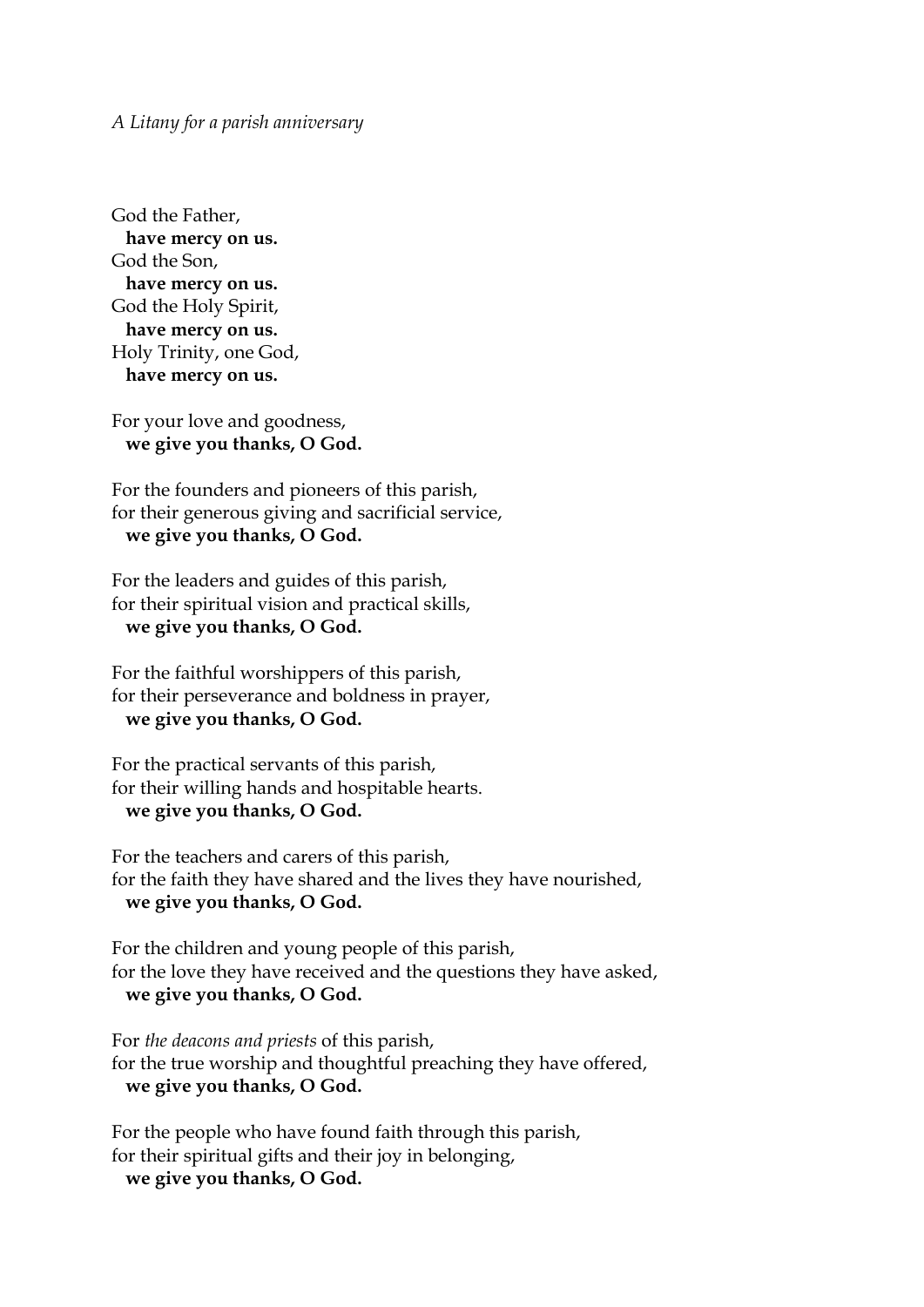For all who have been baptised or confirmed or received as Anglicans, for the Holy Spirit shining through their lives,

## **we give you thanks, O God.**

For all who have been married here, for the love kindled in their hearts and homes by Christ's blessing, **we give you thanks, O God.**

For all whose earthly life has been remembered here, for holy examples given, and comfort and peace received, **we give you thanks, O God.**

Hear our prayers, O Lord our God. **Lord, hear our prayer.**

For this community of *town / suburb / neighbourhood*, and for the ministry of *St N's* in the years to come, **Lord, hear our prayer.**

For the least, the last and the outsiders of this neighbourhood to find a welcome here, in Christ,

**Lord, hear our prayer.**

For the wise, the gifted and the strong of this neighbourhood to offer their talents here, in Christ's service,

**Lord, hear our prayer.**

For all who seek faith in this neighbourhood to discover the Good News here, in their own language, **Lord, hear our prayer.**

For all who are broken or discouraged in this neighbourhood to find healing and peace here, in the grace of Christ, **Lord, hear our prayer.**

Forgive the sins and failures of our past, and reveal new possibilities for our future. **Lord, hear our prayer.**

Give us the imagination to see a future transformed by faith, and the will to work towards it with all our strength.

**Lord, hear our prayer.**

Give us such trust in you, our generous God, that our own generosity may overflow in your service. **Lord, hear our prayer.**